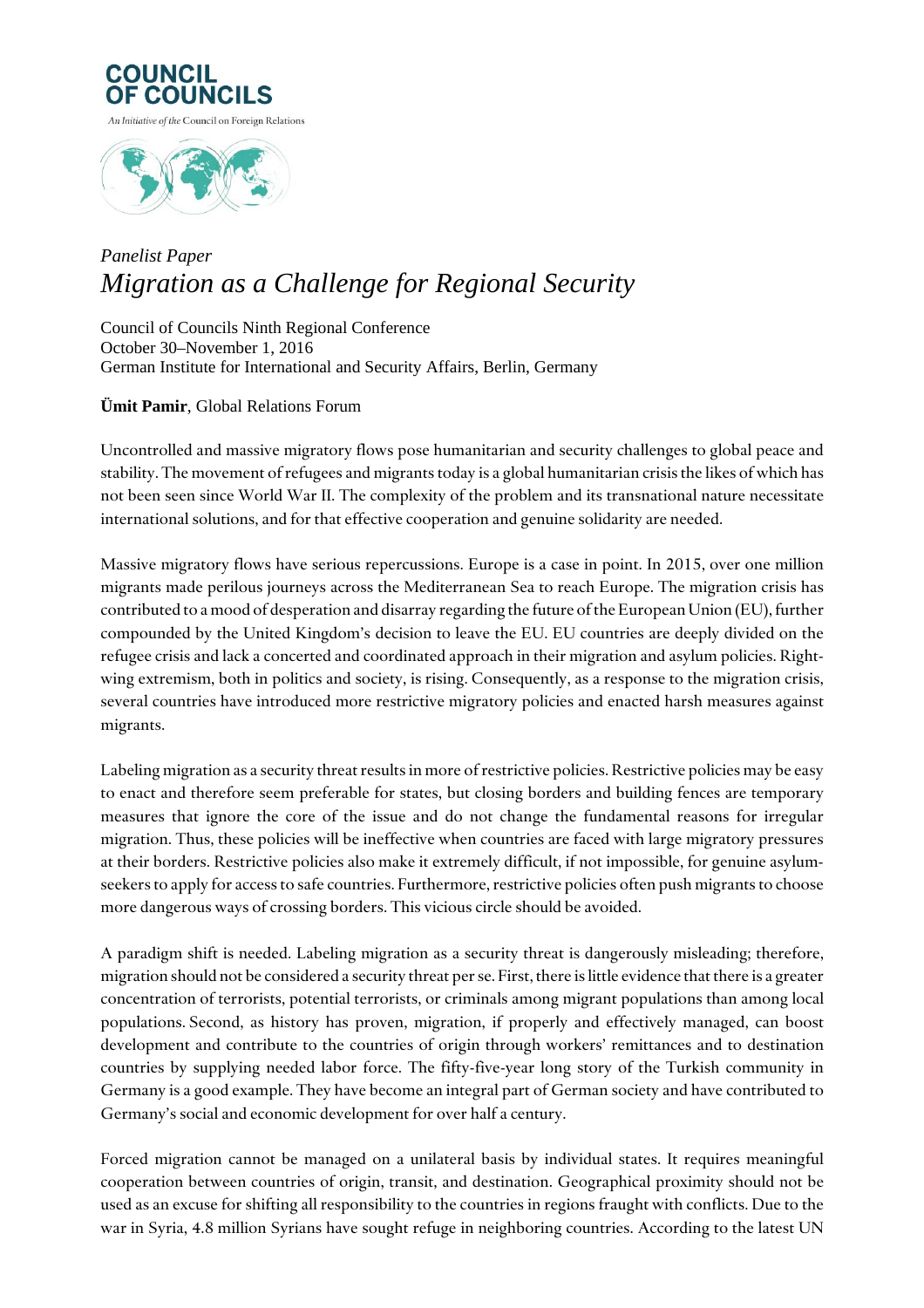figures, Jordan has taken in 700,000 Syrian refugees; Turkey has taken in 2.7 million; and Lebanon has taken in 1 million, making it the country with the highest per capita population of refugees in the world. These countries are bearing huge financial, infrastructural, and socioeconomic costs. In Turkey, the government and non-governmental organizations have spent nearly \$25 billion to meet the Syrian refugees' needs, without tangible assistance from the international community. Besides safety and protection, Turkey attributes the utmost importance to the well-being of Syrians. The refugees are provided with food and nonfood items, health care and education services, psychological and social assistance, and vocational training. Turkey has also recently enabled Syrians to enter into the labor market as an avenue to improve their living standards. Turkey deploys every effort to contribute to the stability of the region and is ready to cooperate with all relevant parties to overcome the migration crisis.

International cooperation and burden sharing is needed more than ever to ensure the safe, orderly, and humane treatment of migrants, refugees, and displaced persons. The joint European Council-Turkey statement of March 18, 2016, is a good example of burden- and responsibility-sharing regarding the migration crisis. Turkey's efforts have generated a deterrent effect, preventing an estimated half a million irregular migrants from reaching the EU in the last six months. So far, the agreement has been effective in preventing the loss of lives, breaking the migrant-smuggling networks, and replacing irregular migration with legal migration. For the durable success of such cooperative initiatives, mutual commitments should be honored.

## **Policy Proposals:**

- First, the causes of migration should be examined and defined. A sustainable solution to migration and refugee issues can only be attained if the root causes, such as wars, conflicts, and economic deprivation in many of the source countries, are addressed. While the search for a better economic situation is a primary driving force of global migration, security concerns due to conflicts causing today's forced migration crises. Sustainable responses to migration challenges can be improved if future factors and phenomena such as climate change are managed, or if crises such as natural disasters or health epidemics are prepared for or prevented
- Second, the global crisis should be acknowledged: while the political crisis in the Mediterranean Basin continues to cause a massive wave of forced displacement, the flow of migrants and refugees does not stop there. Dramatic events in the Bay of Bengal, the Gulf of Aden, the Horn of Africa, and eastern Europe show that migration crises loom larger and longer than previously assumed. Given the complex nature of the migration crisis, international cooperation and solidarity are indispensable in preventing and overcoming its challenges.
- Third, the source, transit, and destination countries should develop a new model of thinking and cooperation; the current way of looking at humanitarian assistance cannot provide the long-term response needed. It is clear that migrants need more than short-term emergency strategies. They also need a secure future in which their rights are respected and they are able both to benefit from and contribute to their host country's development. A perception of charity is not enough to make a change. International assistance has to be seen as a long-term investment for collective security, peace, and prosperity. Whether one is a donor, recipient, or both, one shares a responsibility toward increasingly interconnected societies.

The new model of thinking and cooperation should include:

- providing protection for those who need it so that genuine asylum-seekers can obtain their rights as enumerated in relevant international treaties; granting temporary protection could be another option for many destination countries that have internal political concerns regarding granting permanent refugee status to asylum seekers, which will enable national leaders to explain to the concerned public that once the situation returns to normal, refugees will return to their home countries;
- developing functional, timely, and equitable resettlement programs for refugees;
- giving tangible financial aid for refugee-hosting countries that struggle with large numbers of refugees;